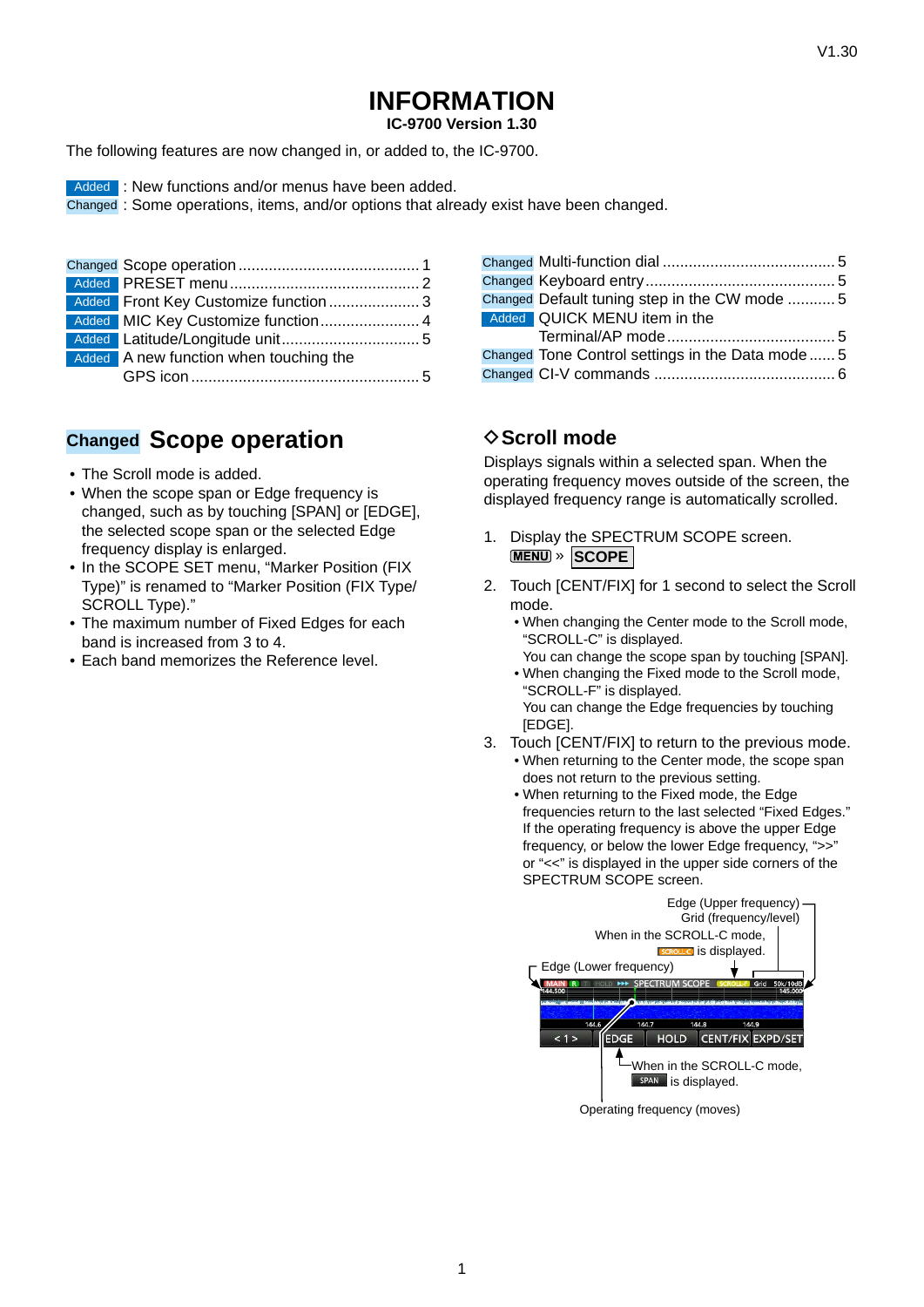### <span id="page-1-0"></span>**Added PRESET menu**

[PRESET] is added to the MENU screen.

You can save the combination of the following settings for the data mode to quickly change the settings, depending on your operating needs.

| <b>Preset Name</b>         | <b>COMP</b>             |
|----------------------------|-------------------------|
| Mode                       | <b>SSB TBW</b>          |
| Filter                     | <b>SSB TX Bandwidth</b> |
| Filter BW (144M)           | USB SEND                |
| Filter BW (430M)           | USB Keying (CW)         |
| Filter BW (1200M)          | USB Keying (RTTY)       |
| <b>Filter Type</b>         | Inhibit Timer at USB    |
| <b>USB Output Select</b>   | Connection              |
| <b>USB AF Output Level</b> | CI-V Baud Rate          |
| USB AF SQL                 | CI-V Address            |
| <b>USB IF Output Level</b> | CI-V Transceive         |
| <b>USB MOD Level</b>       | CI-V USB Port           |
| DATA MOD                   | CI-V USB Baud Rate      |
| SSB-D TX Bandwidth         | CI-V USB Echo Back      |
| DATA OFF MOD               |                         |

LThe transceiver has a total of 5 memories.

### **♦ Loading the preset memory**

The preset memory contents are loaded into the Main band that is displayed on the upper half of the screen.

- 1. Push **MENU**.
- 2. Touch  $(2)$  at the center bottom of the screen.
- 3. Touch [PRESET].



- 4. Touch the preset memory to load.
- 5. Touch [YES].
	- The selected preset memory is loaded, and "In Use" is displayed on the PRESET screen. If you change the transceiver settings, and they do not match the contents of the preset memory, "In Use" disappears.
	- LTouching [UNLOAD] returns the transceiver settings to those set before loading the preset memory.

#### **NOTE:**

- You can load a memory whose mode is set to "DD" only when the 1200 MHz band is selected.
- You cannot load the preset memory whose "Mode" is checked while:
- Transmitting in the DV mode.
- The DR function is ON.
- The DV Gateway function is ON.
- The transceiver is in the Satellite mode.
- Selecting a blank Memory channel in the Memory mode.
- You cannot load a preset memory that is displayed as "(BLANK)."

#### **♦ Editing the memory contents**

**NOTE:** You cannot edit the preset memory that is in use. To edit it, first touch [UNLOAD], and then edit the memory.

- 1. On the PRESET screen, touch a preset memory to edit for 1 second.
- Opens the QUICK MENU screen.
- 2. Touch "Edit the Preset Memory." LWhen touching "Save to the Preset Memory," all of the contents are set to the current settings before editing.
- 3. Touch the check box to select whether or not to load the item.

• "✓" is displayed on the left side of the loading item.

- 4. Touch the item name, and then touch the option to set.
- 5. Repeat steps 3 and 4 to edit the preset memory.
- 6. Touch "<<Write>>."
- 7. Touch [YES].

**TIP:** Depending on your software, you may need to change the "CI-V Address" setting. For example, you use a software that is not compatible with the IC-9700. In that case, you may be able to use the software by setting "CI-V Address" to a compatible transceiver's address.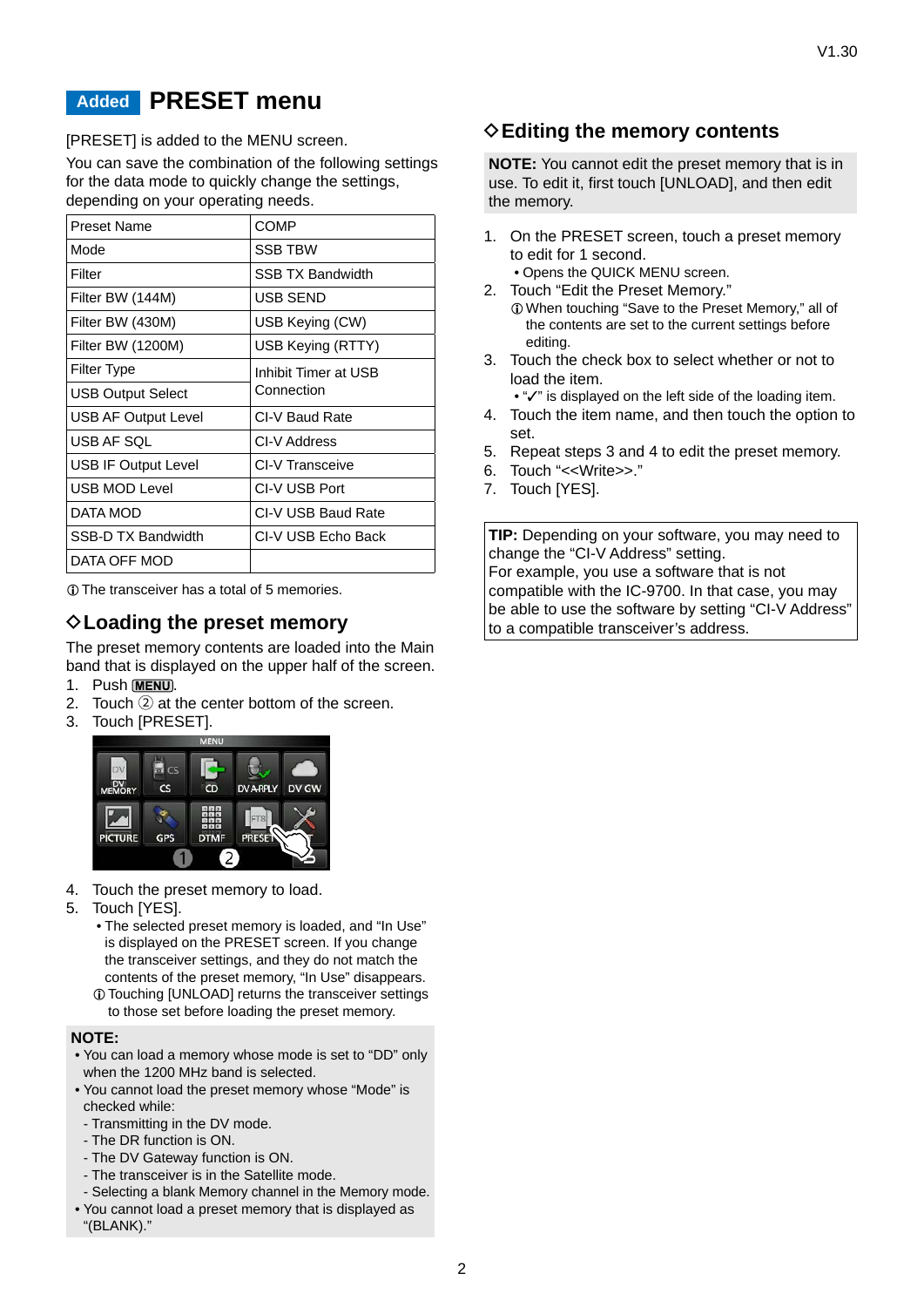## <span id="page-2-0"></span>**Added Front Key Customize function**

You can change the **VOX/BK-IN**,  $\frac{AUC}{V}$  / **AFC**, and **TONE** *RX*-CS keys function.

### **MENU** » SET > Function > **Front Key Customize**

| <b>Function</b>              | <b>Description</b>                                                                                                                                                                                                                                                                                                                                                                                                                | [VOX/BK-IN] | [AUTOTUNE/<br>AFC] | [TONE/RX>CS] |
|------------------------------|-----------------------------------------------------------------------------------------------------------------------------------------------------------------------------------------------------------------------------------------------------------------------------------------------------------------------------------------------------------------------------------------------------------------------------------|-------------|--------------------|--------------|
| VOX/BK-IN                    | . Push to turn the VOX function in the Voice operation modes and the<br>Break-in function in the CW mode ON or OFF.<br>. Hold down for 1 second to open its function menu.                                                                                                                                                                                                                                                        |             | N/A                | N/A          |
| AUTOTUNE/AFC                 | In the CW mode<br>Push to automatically tune the operating frequency to a close-by CW signal.<br>In the FM or DV mode<br>Push to turn the Auto Frequency Control function ON or OFF.                                                                                                                                                                                                                                              | N/A         |                    | O            |
| RX>CS                        | In the CW mode<br>Push to automatically tune the operating frequency to a close-by CW signal.<br>AUTOTUNE/AFC/ In the FM, DV or DD mode<br>. In the FM or DV mode, push to turn the Auto Frequency Control<br>function ON or OFF.<br>. In the DV or DD mode, hold down for 1 second to display the RX History list.                                                                                                               | N/A         | $\circ$            | N/A          |
| TONE/RX>CS                   | In the FM mode<br>. Push to display the Tone Set window.<br>. Hold down for 1 second to display the TONE FREQUENCY window.<br>1 For European versions: While holding down [PTT], hold down this key<br>to send the 1750 Hz tone.<br>In the DV or DD mode<br>. Push to display the RX History list.<br>. Hold down for 1 second to capture the latest received call sign (station<br>or repeater) as a temporary call destination. | N/A         | O                  |              |
| CD                           | Push to open the received call history.                                                                                                                                                                                                                                                                                                                                                                                           | $\circ$     | $\circ$            | N/A          |
| CD/RX>CS                     | . Push to open the received call history.<br>. In the DV or DD mode, hold down for 1 second to display the RX History list.                                                                                                                                                                                                                                                                                                       | N/A         | $\circ$            | O            |
| <b>PRESET</b>                | Push to open the PRESET screen.                                                                                                                                                                                                                                                                                                                                                                                                   | $\circ$     | O                  | N/A          |
| PRESET/<br>RX>CS             | . Push to open the PRESET screen.<br>. In the DV or DD mode, hold down for 1 second to display the RX History list.                                                                                                                                                                                                                                                                                                               | N/A         | $\circ$            | $\circ$      |
| Home CH                      | Push to directly select the Home Channel that is set to the selected<br>mode (VFO/Memory) or DR screen.<br>10 While in the Call channel mode, or when no Home CH is set, an error<br>beep sounds.                                                                                                                                                                                                                                 | O           | $\circ$            | N/A          |
| Home CH/<br>RX>CS            | . Push to directly select the Home Channel that is set to the selected<br>mode (VFO/Memory) or DR screen.<br>10 While in the Call channel mode, or when no Home CH is set, this<br>function is not activated.<br>. In the DV or DD mode, hold down for 1 second to display the RX History list.                                                                                                                                   | N/A         | $\circ$            | O            |
| <b>Temporary Skip</b>        | Push to set the frequency to be skipped while scanning. The selected<br>frequencies are temporarily skipped for faster scanning.                                                                                                                                                                                                                                                                                                  | $\circ$     | O                  | N/A          |
| Temporary Skip/<br>RX>CS     | . Push to set the frequency to be skipped while scanning. The selected<br>frequencies are temporarily skipped for faster scanning.<br>. In the DV or DD mode, hold down for 1 second to display the RX History list.                                                                                                                                                                                                              | N/A         | O                  | O            |
| Voice/Keyer/RTTY<br>Memory 1 | In the SSB, AM, FM, or DV mode<br>. Push to transmit the voice audio recorded on the SD card once.<br>. Hold down for 1 second to repeatedly transmit the voice audio.<br>1 This key function can also be used on the DR screen.                                                                                                                                                                                                  |             |                    |              |
| Voice/Keyer/RTTY<br>Memory 2 | $\odot$ If the voice audio is not saved in the Voice TX memory (T1 ~ T4), this<br>function is disabled.<br>In the CW mode                                                                                                                                                                                                                                                                                                         | O           | O                  | N/A          |
| Voice/Keyer/RTTY<br>Memory 3 | . Push to transmit the Keyer memory content once.<br>. Hold down for 1 second to repeatedly transmit the memory content.<br>$\odot$ If the Keyer memory content (M1 ~ M4) is not entered, this function is disabled.<br>In the RTTY mode                                                                                                                                                                                          |             |                    |              |
| Voice/Keyer/RTTY<br>Memory 4 | Push to transmit the RTTY memory content once.<br>$\odot$ If the RTTY memory content (RT1 ~ RT4) is not entered, this function<br>is disabled.                                                                                                                                                                                                                                                                                    |             |                    |              |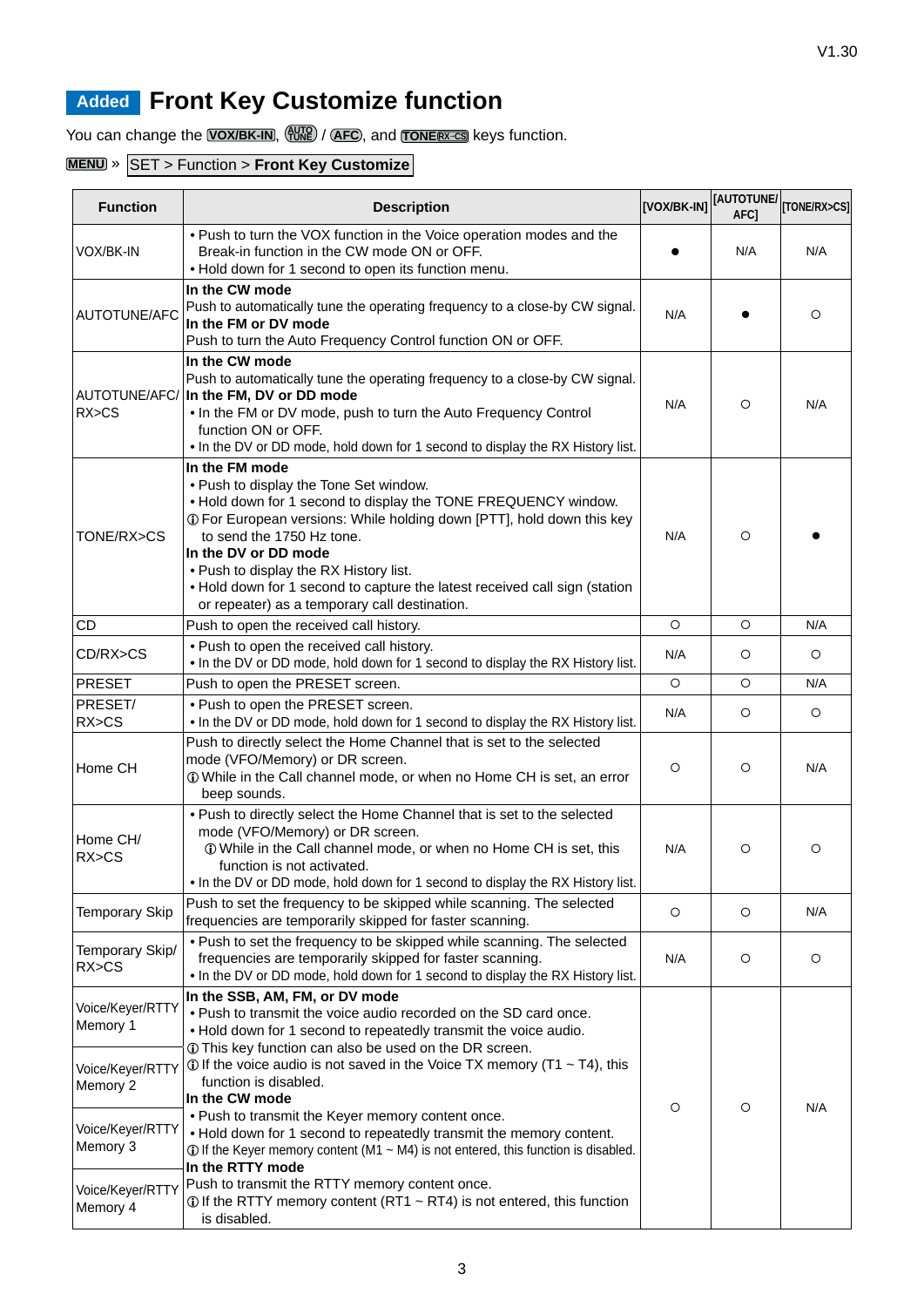## <span id="page-3-0"></span>**Added MIC Key Customize function**

You can change the microphone's [UP]/[DN] keys function.

| MENU » SET > Function > MIC Key Customize |  |
|-------------------------------------------|--|
|-------------------------------------------|--|

**[UP]** (Default: UP (VFO: kHz)) **[DN]** (Default: DOWN (VFO: kHz))

| <b>Function</b>           | <b>Description</b>                                                                                                                                                                                                               |  |  |
|---------------------------|----------------------------------------------------------------------------------------------------------------------------------------------------------------------------------------------------------------------------------|--|--|
|                           | No function                                                                                                                                                                                                                      |  |  |
| UP                        | Push to increase the frequency (in 50 Hz<br>steps*), Memory channel, repeater, or select<br>the next station call sign.<br>* When the Tuning Step function is ON,<br>increases the frequency in the selected<br>Tuning Step.     |  |  |
| <b>DOWN</b>               | Push to decrease the frequency (in 50 Hz<br>steps*), Memory channel, repeater, or select<br>the previous station call sign.<br>* When the Tuning Step function is ON,<br>increases the frequency in the selected<br>Tuning Step. |  |  |
| UP<br>(VFO: kHz)          | Push to increase the frequency (in 1 kHz<br>steps*), Memory channel, repeater, or select<br>the next station call sign.<br>* When the Tuning Step function is ON,<br>increases the frequency in the selected<br>Tuning Step.     |  |  |
| <b>DOWN</b><br>(VFO: kHz) | Push to decrease the frequency (in 1 kHz<br>steps*), Memory channel, repeater, or select<br>the previous station call sign.<br>* When the Tuning Step function is ON,<br>increases the frequency in the selected<br>Tuning Step. |  |  |
| <b>XFC</b>                | While holding down the key, the transceiver<br>monitors signals.                                                                                                                                                                 |  |  |
| CALL                      | Push to select the Call channel mode.                                                                                                                                                                                            |  |  |
| VFO/MEMO                  | . Push to select the VFO mode and the<br>Memory mode.<br>. Hold down for 1 second to copy a Memory<br>channel contents to the VFO.                                                                                               |  |  |
| DR                        | Push to turn the DR function ON or OFF.                                                                                                                                                                                          |  |  |
| FROM/TO<br>(DR)           | In the DR screen<br>Push to select "FROM" or "TO."                                                                                                                                                                               |  |  |
| Home CH                   | Push to directly select the Home Channel that<br>is set to the selected mode (VFO/Memory) or<br>DR screen.<br>10 While in the Call channel mode, or when no<br>Home CH is set, an error beep sounds.                             |  |  |
| <b>BAND UP</b>            | In the VFO or Memory mode<br>• Push to increase an operating band.<br>. Hold down for 1 second to recall the Band<br>Stacking Register contents.                                                                                 |  |  |
| BAND<br><b>DOWN</b>       | In the VFO or Memory mode<br>. Push to decrease an operating band.<br>. Hold down for 1 second to recall the Band<br>Stacking Register contents.                                                                                 |  |  |
| <b>SCAN</b>               | . Push to start the previously selected scan.<br>While scanning, push to stop the scan.<br>. Hold down for 1 second to open the SCAN<br>SELECT screen.                                                                           |  |  |

| <b>Function</b>       | <b>Description</b>                                                                      |
|-----------------------|-----------------------------------------------------------------------------------------|
|                       | Push to set the frequency to be skipped while                                           |
| Temporary             | scanning.                                                                               |
| Skip                  | The selected frequencies are temporarily                                                |
|                       | skipped for faster scanning.                                                            |
|                       | Push to announce the frequency, operating                                               |
|                       | mode, or call sign.<br>1 In the VFO, Memory, or Call channel mode,                      |
|                       | the frequency and the operating mode are                                                |
| <b>SPEECH</b>         | announced.                                                                              |
|                       | 10 In the DR screen, the call sign is                                                   |
|                       | announced. If Simplex is selected, the                                                  |
|                       | frequency is announced.                                                                 |
| MAIN/                 | • Push to select the Main or Sub band.                                                  |
| <b>DUAL</b>           | . Hold down for 1 second to turn the                                                    |
|                       | Dualwatch function ON or OFF.                                                           |
|                       | . Push to select the operating mode.                                                    |
| <b>MODE</b>           | . Hold down to toggle USB and LSB, CW and<br>CW-R, or RTTY and RTTY-R.                  |
|                       | In the SSB, AM, FM, or DV mode                                                          |
| Voice/                | • Push to transmit the voice audio recorded                                             |
| Keyer/                | on the SD card once.                                                                    |
| <b>RTTY</b>           | . Hold down for 1 second to repeatedly                                                  |
| Memory 1              | transmit the voice audio.                                                               |
|                       | 1 This key function can also be used on the                                             |
| Voice/                | DR screen.<br>10 If the voice audio is not saved in the Voice                           |
| Keyer/<br><b>RTTY</b> | TX memory (T1 $\sim$ T4), this function is                                              |
| Memory 2              | disabled.                                                                               |
|                       | In the CW mode                                                                          |
|                       | . Push to transmit the Keyer memory content                                             |
| Voice/<br>Keyer/      | once.                                                                                   |
| <b>RTTY</b>           | . Hold down for 1 second to repeatedly<br>transmit the memory content.                  |
| Memory 3              | $\odot$ If the Keyer memory content (M1 ~ M4) is                                        |
|                       | not entered, this function is disabled.                                                 |
| Voice/                | In the RTTY mode                                                                        |
| Keyer/                | Push to transmit the RTTY memory content                                                |
| <b>RTTY</b>           | once.                                                                                   |
| Memory 4              | 10 If the RTTY memory content (RT1 ~ RT4) is<br>not entered, this function is disabled. |
|                       | Push to transmit a 1750 Hz Tone.                                                        |
| <b>T-CALL</b>         | (Only for European version.)                                                            |
|                       | In the DV or DD mode                                                                    |
|                       | . Push to display the RX History list.                                                  |
| RX > CS               | . Hold down for 1 second to set the last calling                                        |
|                       | station's call sign to "TO" (destination).                                              |
| TS                    | . Push to turn the Tuning Step function ON or OFF.                                      |
|                       | . Hold down for 1 second to open the TS screen.                                         |
|                       | . Push to sequentially call up the contents in                                          |
| <b>MPAD</b>           | the Memo Pads.                                                                          |
|                       | . Hold down for 1 second to save the<br>displayed contents into the Memo Pad.           |
|                       | . Push to turn the Split function ON or OFF.                                            |
| <b>SPLIT</b>          | . Hold down 1 second to turn ON the Quick                                               |
|                       | Split function.                                                                         |
|                       | • Push to select the VFO A or VFO B.                                                    |
| A/B                   | . Hold down for 1 second to set the displayed                                           |
|                       | VFO's frequency to the VFO that is not                                                  |
|                       | displayed.                                                                              |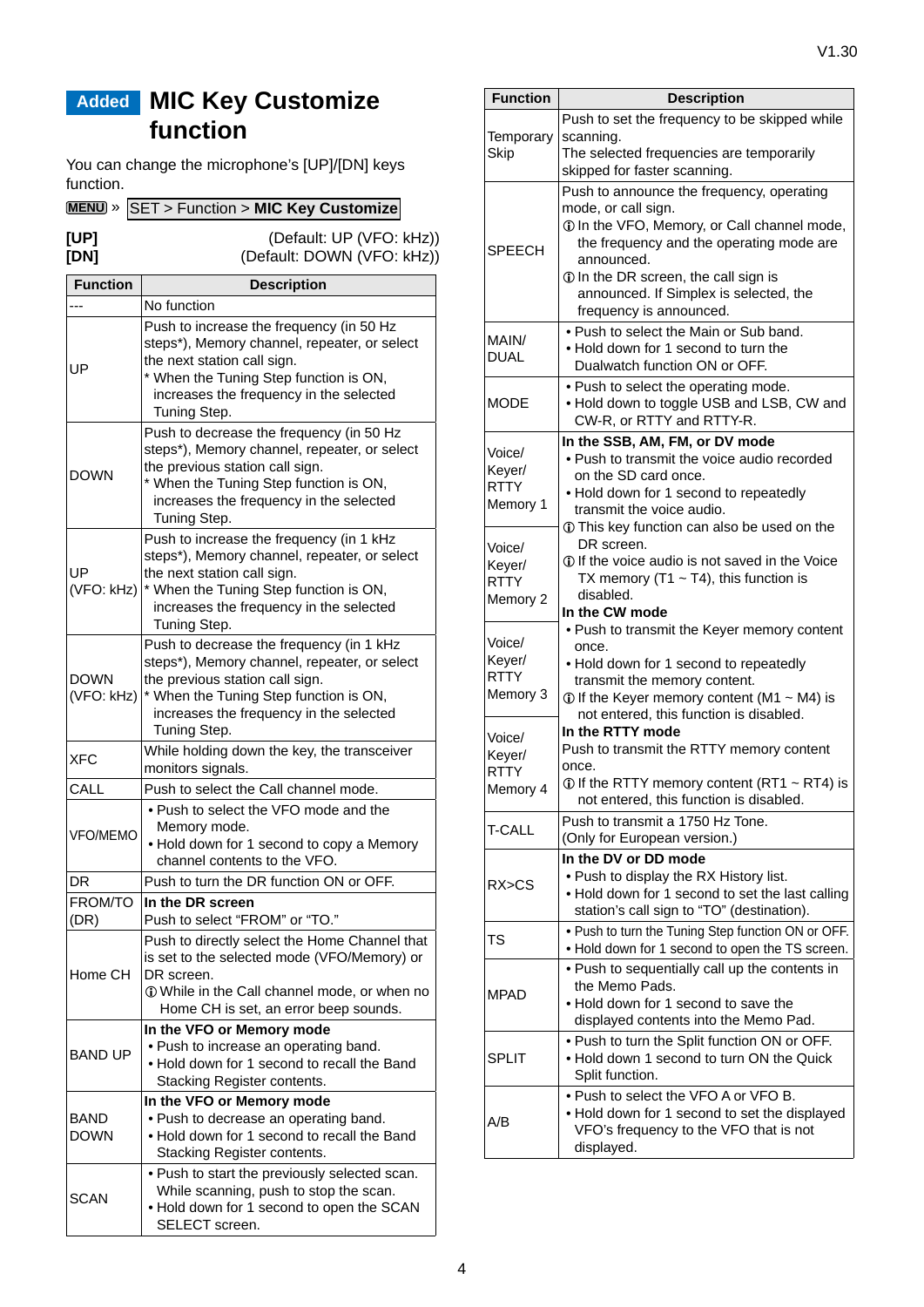### <span id="page-4-0"></span>**Changed Latitude/Longitude unit**

"ddd.dddd°" is added to Latitude/Longitude unit setting.

**MENU** » **SET** > Display > Display Unit > **Latitude/Longitude**

When the Latitude/Longitude unit is set to "ddd.dddd°," "Alarm Area (Group)" is set to between 0.0014° and 0.9999° (0.0001° steps). **MENU** » GPS > GPS Alarm > **Alarm Area (Group)**

### **Added A new function when touching the GPS icon**

You can display the GPS INFORMATION screen by touching the GPS icon.

### **Changed Multi-function dial**

- You can cancel a function assigned to **MULTI** on the Multi-function menu by:
	- Touching the Function indicator for Multi-function control.
	- Holding down **MULTI** for 1 second.
- When you assign "kHz," and rapidly rotate (MULTI), the acceleration automatically speeds up the tuning dial speed.

### **Changed Keyboard entry**

On the Full Keyboard screen, the Capital Lock function is not canceled, even if you toggle between the alphabet and numeric modes.

### **Changed Default tuning step in the CW mode**

The default tuning step in the CW mode is changed from 1 kHz to 100 Hz.

### **Changed QUICK MENU item in the Terminal/AP mode**

"<<Normal Mode>>" is added to the QUICK MENU of Terminal mode and Access Point mode. You can cancel the Terminal/AP mode by touching "<<Normal Mode>>" on the QUICK MENU.

### **Changed Tone Control settings in the Data mode**

In the Data mode, the Tone Control settings are automatically disabled.

**MENU** » SET > Tone Control/TBW > **RX**

- RX HPF/LPF (Default:  $--- - - -$ )
- RX Bass (Default: 0)
- RX Treble (Default: 0)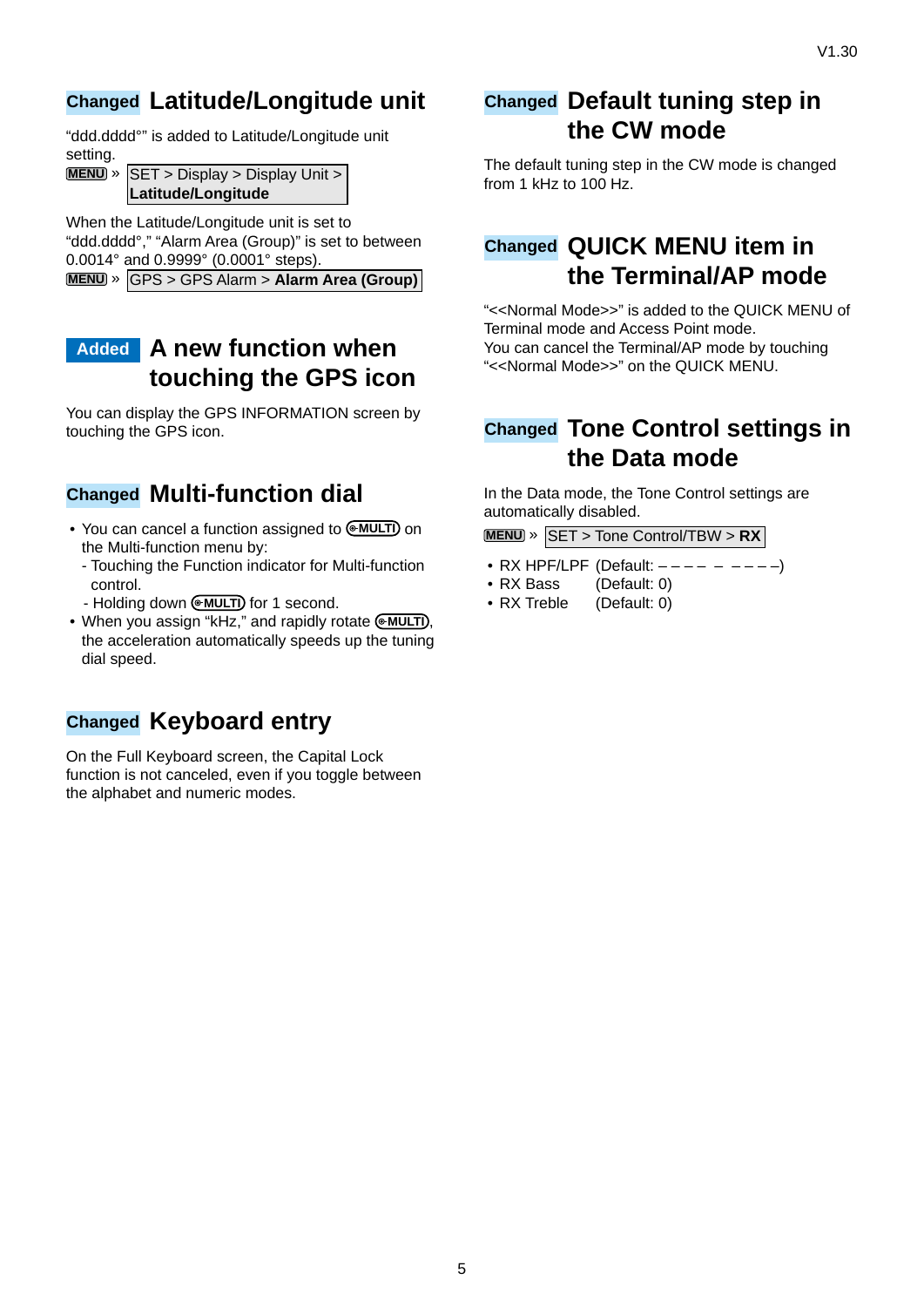## <span id="page-5-0"></span>**Changed CI-V commands**

The following commands are changed in, or added to the conventional Command table.

| Cmd.   |    | Sub cmd. | Data           | <b>Description</b>                                                                                                                                                                                    |
|--------|----|----------|----------------|-------------------------------------------------------------------------------------------------------------------------------------------------------------------------------------------------------|
| $1A^*$ | 05 | 0170     | $00 - 02$      | SET > Display > Display Unit ><br>Latitude/Longitude<br>(00=ddd°mm.mm', 01=ddd°mm'ss"<br>02=ddd.dddd°)                                                                                                |
|        |    | 0190     | 00 or 01       | SCOPE > Marker Position (FIX Type/<br><b>SCROLL Type)</b><br>(00=Filter Center, 01=Carrier Point)                                                                                                     |
|        |    | 0343     | See the right. | SET > Function > Front Key<br>Customize > [VOX/BK-IN]                                                                                                                                                 |
|        |    | 0344     | See the right. | SET > Function > Front Key<br>Customize > [AUTOTUNE/AFC]                                                                                                                                              |
|        |    | 0345     | See the right. | SET > Function > Front Key<br>Customize > [TONE/RX>CS]                                                                                                                                                |
|        |    | 0346     | See p. 7.      | SET > Function > MIC Key Customize ><br>[UP]                                                                                                                                                          |
|        |    | 0347     | See p. 7.      | SET > Function > MIC Key Customize ><br>[DN]                                                                                                                                                          |
|        |    | 0348     | See p. 7.      | SCOPE > Fixed Edges > 144M > No.4                                                                                                                                                                     |
|        |    | 0349     | See p. 7.      | SCOPE > Fixed Edges > 430M > No.4                                                                                                                                                                     |
|        |    | 0350     | See p. 7.      | SCOPE > Fixed Edges > 1200M > No.4                                                                                                                                                                    |
| $27*$  | 00 |          | See p. 8.      | Read the Scope waveform data<br>(Only when "Scope ON/OFF status"<br>(Command: 27 10) and "Scope data<br>output" (Command: 27 11) are set to<br>"ON," outputs the waveform data to<br>the controller.) |
|        | 14 |          | See p. 8.      | Send/read the Scope Center mode,<br>Fixed mode, SCROLL-C mode, or<br>SCROLL-F mode setting                                                                                                            |
|        | 15 |          | See p. 8.      | Send/read the Span setting in the<br>Center mode or SCROLL-C mode<br>Scope                                                                                                                            |
|        | 16 |          | See p. 8.      | Send/read the Edge number setting<br>in the Fixed mode or SCROLL-F<br>mode Scope                                                                                                                      |
|        | 20 |          | 00 or 01       | Send/read the Marker Position (FIX<br>Type/SCROLL Type) setting<br>(00=Filter Center, 01=Carrier Point)                                                                                               |

\*(Asterisk) Send/read data

### **♦ Command formats**

| • [VOX/BK-IN] setting |  |  |  |  |
|-----------------------|--|--|--|--|
|                       |  |  |  |  |

| Data | <b>Function</b>           |
|------|---------------------------|
| 00   | <b>VOX/BK-IN</b>          |
| 01   | CD                        |
| 02   | <b>PRESET</b>             |
| 03   | Home CH                   |
| 04   | <b>Temporary Skip</b>     |
| 05   | Voice/Keyer/RTTY Memory 1 |
| 06   | Voice/Keyer/RTTY Memory 2 |
| 07   | Voice/Keyer/RTTY Memory 3 |
| 08   | Voice/Keyer/RTTY Memory 4 |

| • [AUTOTUNE/AFC] setting |  |
|--------------------------|--|
| Command: 1A 05 0344      |  |

| Data | <b>Function</b>           |
|------|---------------------------|
| 00   | <b>AUTOTUNE/AFC</b>       |
| 01   | AUTOTUNE/AFC/RX>CS        |
| 02   | TONE/RX>CS                |
| 03   | CD                        |
| 04   | CD/RX>CS                  |
| 05   | PRESET                    |
| 06   | PRESET/RX>CS              |
| 07   | Home CH                   |
| 08   | Home CH/RX>CS             |
| 09   | Temporary Skip            |
| 10   | Temporary Skip/RX>CS      |
| 11   | Voice/Keyer/RTTY Memory 1 |
| 12   | Voice/Keyer/RTTY Memory 2 |
| 13   | Voice/Keyer/RTTY Memory 3 |
| 14   | Voice/Keyer/RTTY Memory 4 |

### • **[TONE/RX>CS] setting**

| Data | <b>Function</b>      |
|------|----------------------|
| 00   | <b>AUTOTUNE/AFC</b>  |
| 01   | TONE/RX>CS           |
| 02   | CD/RX>CS             |
| 03   | PRESET/RX>CS         |
| 04   | Home CH/RX>CS        |
| 05   | Temporary Skip/RX>CS |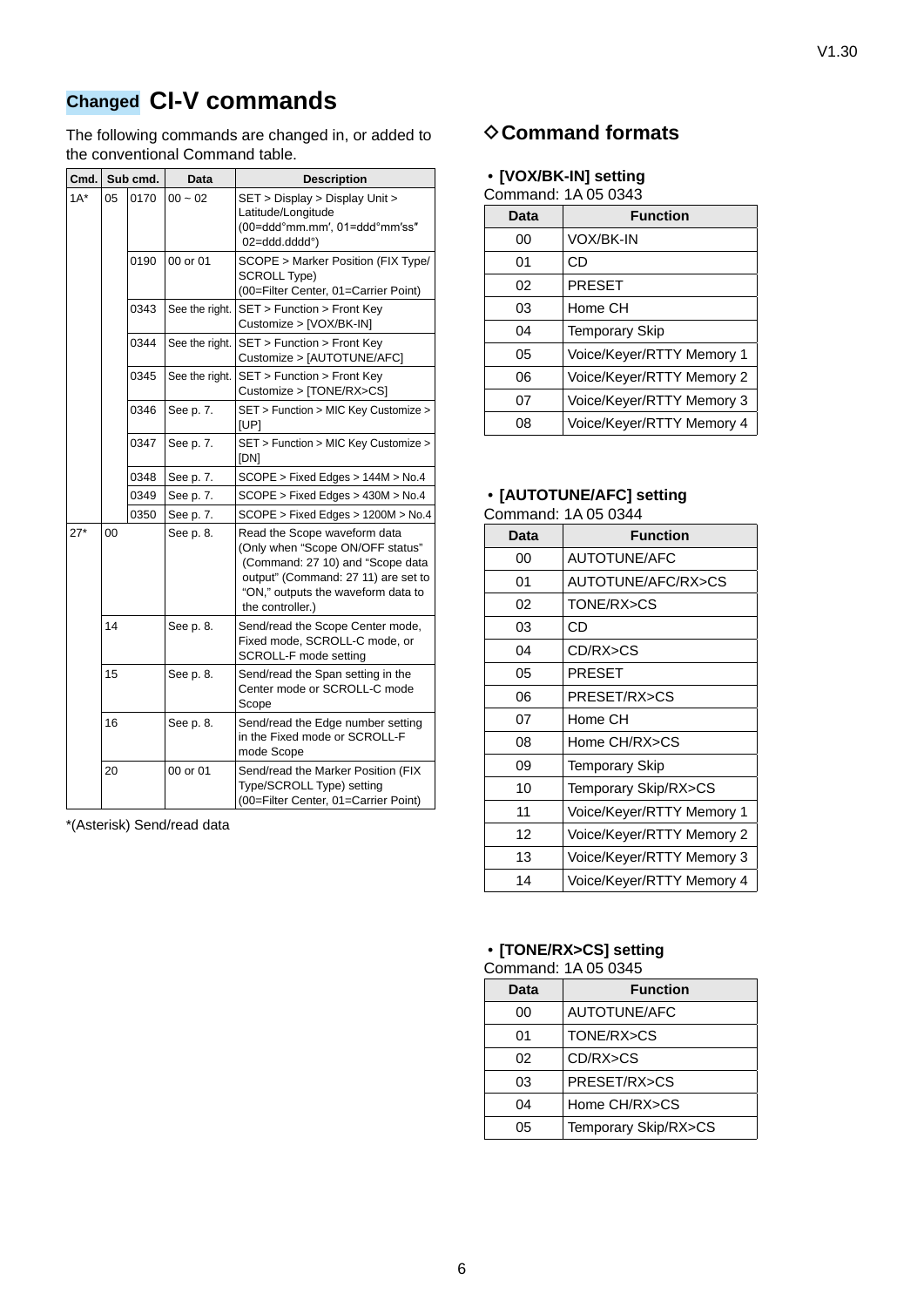#### • **MIC Key Customize setting**

Command: 1A 05 0346, 0347

| <b>Data</b> | <b>Function</b>           |
|-------------|---------------------------|
| 00          | No function               |
| 01          | UP                        |
| 02          | <b>DOWN</b>               |
| 03          | UP (VFO: kHz)             |
| 04          | DOWN (VFO: kHz)           |
| 05          | <b>XFC</b>                |
| 06          | CALL                      |
| 07          | <b>VFO/MEMO</b>           |
| 08          | DR                        |
| 09          | FROM/TO (DR)              |
| 10          | Home CH                   |
| 11          | <b>BAND UP</b>            |
| 12          | <b>BAND DOWN</b>          |
| 13          | <b>SCAN</b>               |
| 14          | <b>Temporary Skip</b>     |
| 15          | <b>SPEECH</b>             |
| 16          | <b>MAIN/DUAL</b>          |
| 17          | <b>MODE</b>               |
| 18          | Voice/Keyer/RTTY Memory 1 |
| 19          | Voice/Keyer/RTTY Memory 2 |
| 20          | Voice/Keyer/RTTY Memory 3 |
| 21          | Voice/Keyer/RTTY Memory 4 |
| 22          | <b>T-CALL</b>             |
| 23          | RX>CS                     |
| 24          | TS                        |
| 25          | <b>MPAD</b>               |
| 26          | <b>SPLIT</b>              |
| 27          | A/B                       |

#### • **Bandscope edge frequency settings** Command: 1A 05 0202 ~ 1A 05 0210 1A 05 0348 ~ 1A 05 0350  $\odot$  $(7)$  (8) 2 3 4 5 6  $X$   $\mid$  0  $\mid$  X  $\mid$  X  $\mid$  X  $\mid$  X  $\mid$  X  $\mid$  X  $\mid$  X  $\mid$  X  $\mid$  X  $\mid$  X  $\mid$  X  $\mid$  X  $\mid$  X  $\mid$  X  $\mid$  X  $\mid$  X  $\mid$  X  $\mid$  X  $\mid$  X  $\mid$  X  $\mid$  X  $\mid$  X  $\mid$  X  $\mid$  X  $\mid$  X  $\mid$  X  $\mid$  X  $\mid$  X  $\mid$  X  $\mid$  X 100 Hz: 0 (fixed)  $\rightarrow$ ↑ 100 Hz: 0 (fixed) 100 Hz: 0 (fixed) 100 Hz: 0 (fixed)  $100$  MHz: 0  $-4$ 100 MHz:  $0 - 4$  $100$  kHz:  $0 - 9$ 10 kHz: 0 - 9 --<br>10 MHz: 0 - 9 -- $100$  kHz:  $0 - 9$ 10 kHz: 0 ~ 9 —<br>10 MHz: 0 ~ 9 — 100 MHz: 0 ~ 4 100 MHz: 0 ~ 4 100 kHz: 0 ~ 9 100 kHz: 0 ~ 9  $\lceil 1$  kHz:  $0 - 9$  $1$  MHz:  $0 - 9 -$ 1 GHz:  $0 - 1$ 10 MHz: 0 ~ 9 10 MHz: 0 ~ 9 10 kHz: 0 ~ 9  $1$  MHz:  $0 - 9$  $1$  GHz:  $0 - 1$  $1$  kHz:  $0 - 9$ 10 kHz: 0 ~ 9 1 MHz: 0 ~ 9 1 MHz: 0 ~ 9 1 GHz: 0 ~ 1 1 GHz: 0 ~ 1 1 kHz: 0 ~ 9 1 kHz: 0 ~ 9

Lower edge **Higher edge**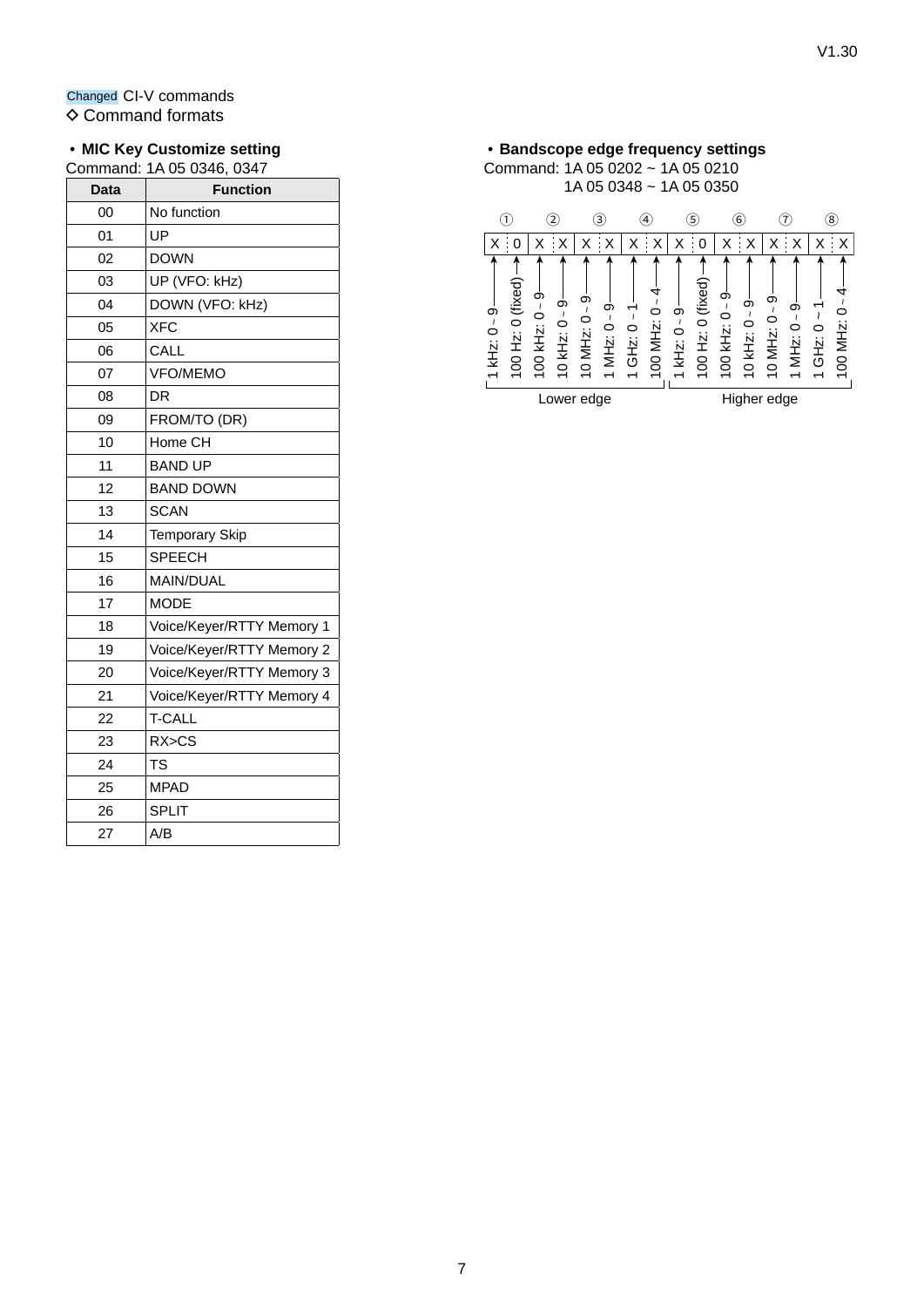Changed CI-V commands  $\Diamond$  Command formats

#### <span id="page-7-0"></span>• **Scope waveform data**

#### Command: 27 00

Outputs the waveform data to the controller.

|  |  |  |  | (6)                                     |  |  |
|--|--|--|--|-----------------------------------------|--|--|
|  |  |  |  | $x[x x x x x x x x x x x x x x x x x x$ |  |  |

- 1 Main or Sub scope data
- 00=Main scope, 01=Sub scope
- 2 Order of division data (Current): 01~11
- 3 Division number (Maximum): 01(LAN), 11(USB) LWhen data is sent to the controller through the LAN port, all data is sent together. However, when the data is sent through the USB port, the data is divided by 11 and sent in sequential order.
	- LThe 1st data sends only the wave information  $(1) \sim (6)$  without the waveform data  $(7)$ . The 2nd or later data sends the minimum wave information ( $(1 - 3)$ ) with waveform data ( $(7)$ ).

#### 4 Spectrum scope mode data:

- $\bullet$  00 = Center mode scope
- $\bullet$  01 = Fixed mode scope
- 02 = SCROLL-C mode scope
- 03 = SCROLL-F mode scope
- 5 Waveform information:

The waveform information differs, depending on the Spectrum scope mode.

- In the Center mode: Center frequency and span are sent. See page 13 of the CI-V Reference Guide for Operating frequency data, and the Scope span settings  $(2) \sim 6$  to the right.
- In the Fixed, SCROLL-C, and SCROLL-F modes: Lower edge and higher edge frequencies are sent. See the Scope Fixed edge frequency settings  $(3) \sim (12)$  to the right.
- 6 Out of range information:
	- $\bullet$  00 = In range
	- $\bullet$  01 = Out of range
	- LIf the scope data is out of range, the waveform data  $(③)$  is omitted.
- 7 Waveform data:

The transceiver outputs the drawn waveform data. The data range or data length of the waveform data is judged by the controller. (The data range is basically the same as the display size of the scope on the controller.)

- Data range:  $0 \sim 160$
- Data length: 475

#### <span id="page-7-1"></span>• **Scope mode settings**

#### Command: 27 14

| 02=SCROLL-C mode |
|------------------|
| 03=SCROLL-F mode |
|                  |

#### • **Scope span settings**

(in the Center mode and SCROLL mode Scope) Command: 27 15

|            |         | $\mathbf{2}$          | 3)                     | 4                | 5                      | $\epsilon$              | Span (kHz) |     |
|------------|---------|-----------------------|------------------------|------------------|------------------------|-------------------------|------------|-----|
|            |         | 0                     | ŢΧ                     | x⊹x              | 0<br>0                 | 0<br>0                  | 2500       | 2.5 |
|            |         |                       |                        |                  |                        |                         | 5000       | 5   |
|            | 00=MAIN |                       |                        | ю<br>ഥ<br>Ν      | Fixed)<br>ixed)-       | (Fixed)<br>ixed)        | 10000      | 10  |
| $01 = SUB$ |         | (Fixed)<br>(Fixed)    | 5<br>LO                | Ν                |                        | щ<br>◯                  | 25000      | 25  |
|            |         |                       | $\mathbf{\Omega}$<br>0 | 0<br>0           |                        | digit                   | 50000      | 50  |
|            |         | っ                     | digit:<br>digit:       | digit:<br>tigit: | digit<br>tigit         | digit:                  | 100000     | 100 |
|            |         | 0 Hz digit:<br>digit: | N<br>ェ<br>N            | kHz<br>kHz       | MH <sub>Z</sub><br>MHz | ZHIN<br>GH <sub>Z</sub> | 250000     | 250 |
|            |         | 소                     | 곷                      | g<br>⌒           | $\circ$                | 8                       | 500000     | 500 |

#### <span id="page-7-2"></span>• **Scope Edge number settings**

Command: 27 16

| $X$ : $X$  | $X \times X$    |
|------------|-----------------|
|            |                 |
| 00=MAIN    | $01 = E$ dge 1  |
| $01 =$ SUB | $02 =$ Edge $2$ |
|            | 03=Edge 3       |
|            | $04 =$ Edge 4   |

#### • **Scope Fixed edge frequency settings** Command: 27 1E



LEntry of less than 1 kHz digits is ignored.

1 Selectable Frequency ranges:

| Data | <b>Frequency range (MHz)</b> |
|------|------------------------------|
| 01   | $144.000 \sim 148.000$       |
| 02   | $430.000 \sim 450.000$       |
| በ3   | $1240.000 \approx 1300.000$  |

2 Selectable Edge number: 01=1, 02=2, 03=3, 04=4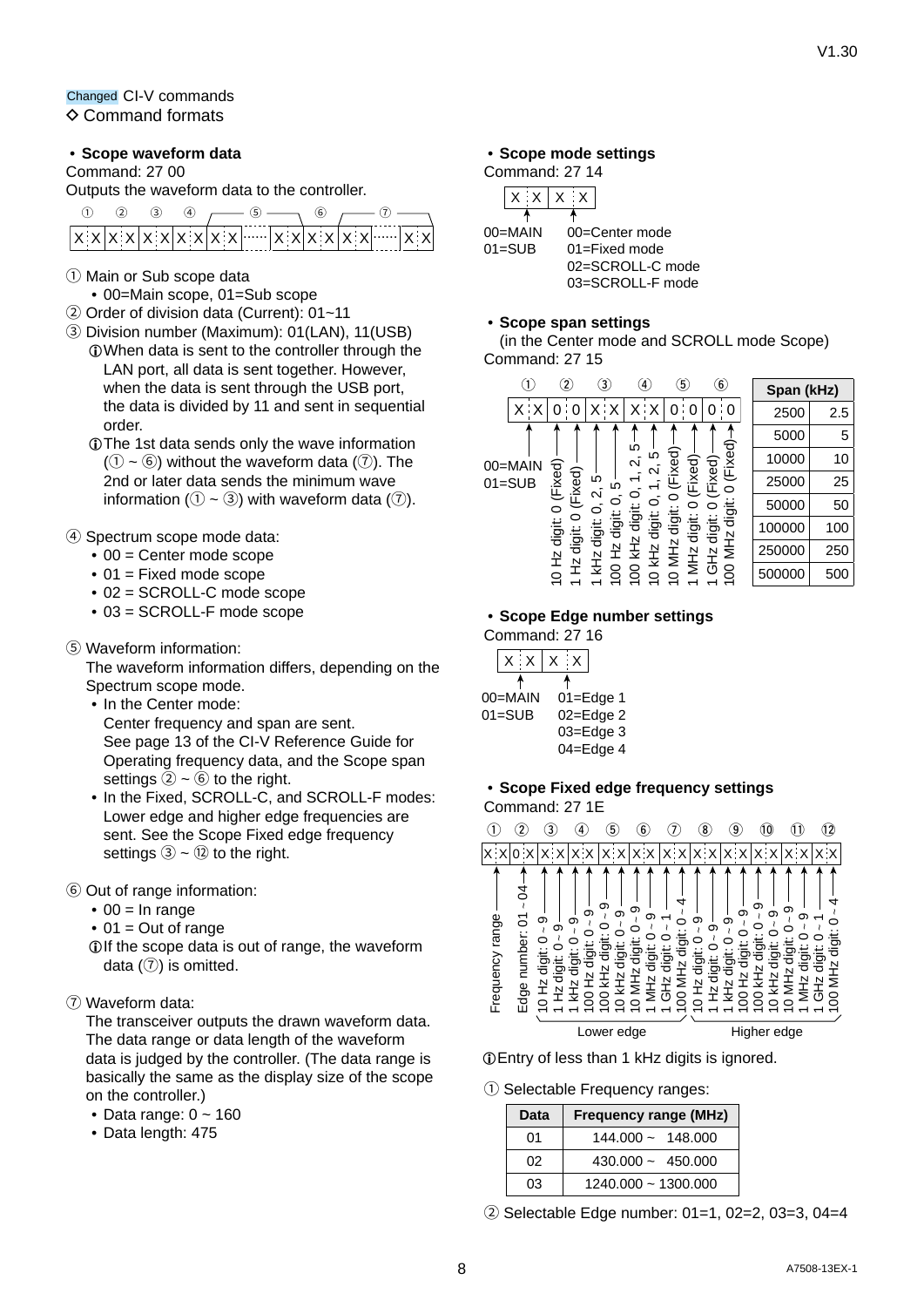**IC-9700 Version 1.20**

The following features are now changed in, or added to, the IC-9700.

Added : New functions and/or menus have been added.

Changed : Some operations, items, and/or options that already exist have been changed.

### **Changed Set mode**

The following items are added to the Set mode.

**MENU** » SET > **Connectors**

#### **PTT Port Function**

(Default: PTT Input + SEND Output)

Set the behavior of the PTT pin on the [MIC] connector. • PTT Input:

While transmitting, the transceiver does not output the SEND signal (TX status) from the PTT pin, but does detect the PTT input (PTT operation) on the microphone.

• PTT Input + SEND Output:

 While transmitting using other than the operating microphone, the transceiver does not detect the PTT input (PTT operation) of the microphone, due to the output SEND signal from the PTT pin.

**NOTE:** If you want to do the following operations, set to "PTT Input."

- Transmit voice audio by holding down [PTT] on the microphone while transmitting an image in the DV Fast Data mode.
- Cancel transmitting the recorded audio by pushing [PTT] on the microphone.

#### **MENU** » SET > Display

#### **RX Picture Indicator** (Default: ON)

Select whether or not to display the RX Picture Indicator when a picture is included in the received signal.

- OFF: No indicator is displayed, even if a picture is included in the received signal.
- ON: The indicator is displayed when a picture is included in the received signal.
- $\Omega$  When "RX Call Sign Display" is set to "OFF," the indicator is not displayed, even if the picture is included in the received signal.

**MENU** » SET > **SD Card**

#### **TX/RX Picture View**

Displays the pictures that are saved on the SD card.

- $\odot$  The transceiver cannot display the picture while transmitting picture data.
- L The transceiver can display up to 500 pictures.

### **Changed Maximum characters**

The maximum number of characters in the following file names are increased to 23 characters.

- icf format file
- CSV format file

**Added The Share Pictures function**

The Share Pictures function is added.

With this function, you can transmit a picture, and view a received picture, even if you do not use the RS-MS1A. *C*See "About the Share Pictures function" that can be downloaded from the Icom website for details.

■ 。 DV/DI  $\overline{\text{cs}}$  $CD$ **DV A-RPLY** DV GW  $\Phi$ **PICTURE** GPS **DTMI SET** ь

### **Added SD card folders**

Some folders are added on the SD card.

LAfter inserting an SD card into the transceiver (version 1.20 or late), the Picture folders are automatically created in the IC-9700 folder.



• **Picture folder**

Saves the pictures in the "jpg" format that are used with the Share Pictures function.

- **Private folder**
	- Saves RX Picture History and TX Picture History.
- **Rx folder**

Saves RX Picture History in the "dat" format.

LThe RX Picture History contents are not displayed on the PC.

- **Tx folder**
	- Saves TX Picture History in the "dat" format.
	- LThe TX Picture History contents are not displayed on the PC.

### **Added Reflector setting**

"DCS" and "XLX" are added to the Reflector type to select when directly inputting a Reflector.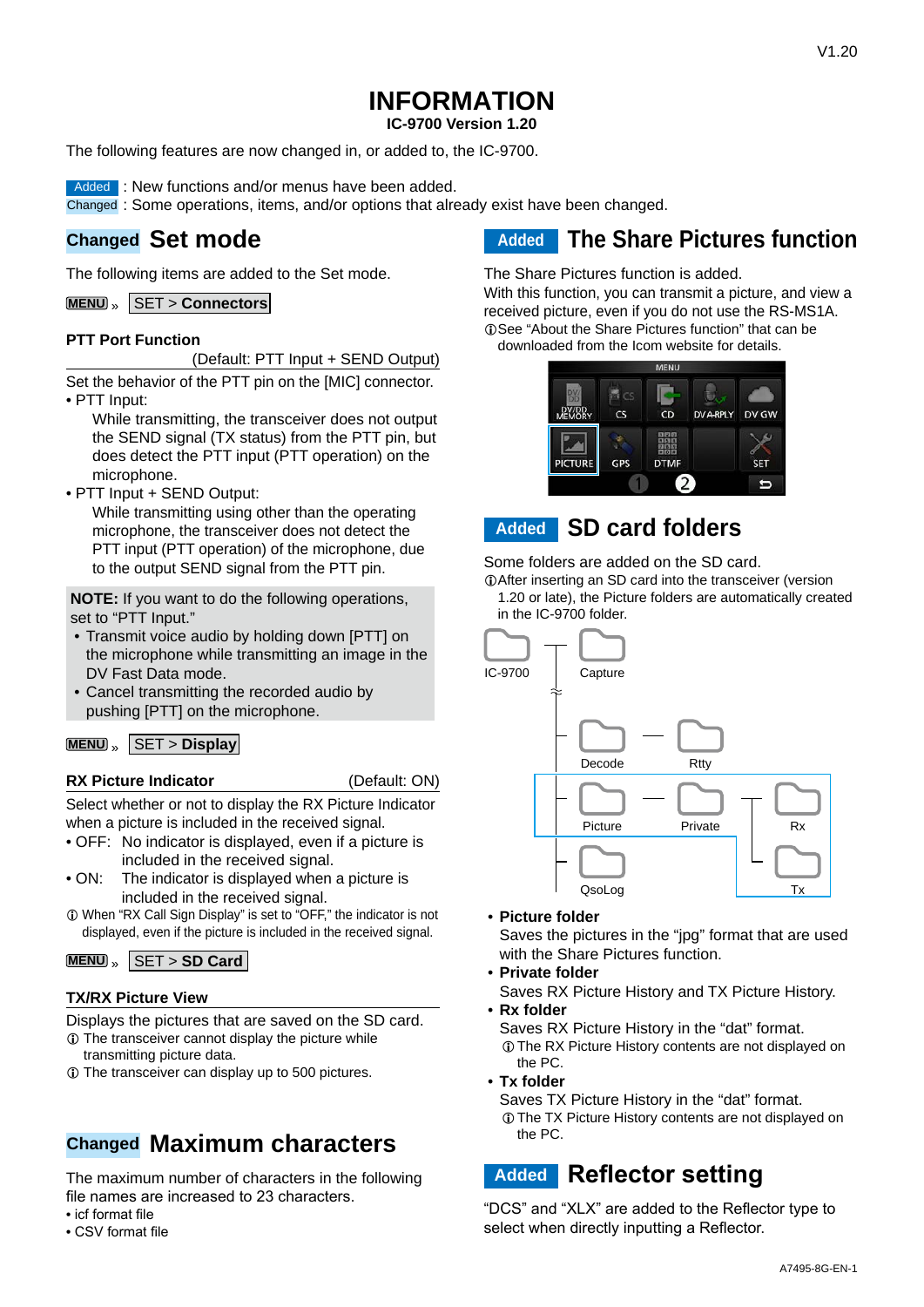**IC-9700 Version 1.13**

The following features are now changed in, or added to, the IC-9700.

Added : New functions and/or menus have been added.

Changed : Some operations, items, and/or options that already exist have been changed.

### **Added Firmware update confirmation**

A confirmation dialog is added when updating the firmware.



• When you touch [YES], the backup file is made on the SD card, and then the Firmware selection screen is displayed.

### **Changed REF adjustment**

"REF Adjust" and "REF Adjust (FINE)" in the Set mode are displayed to the tenths place digit.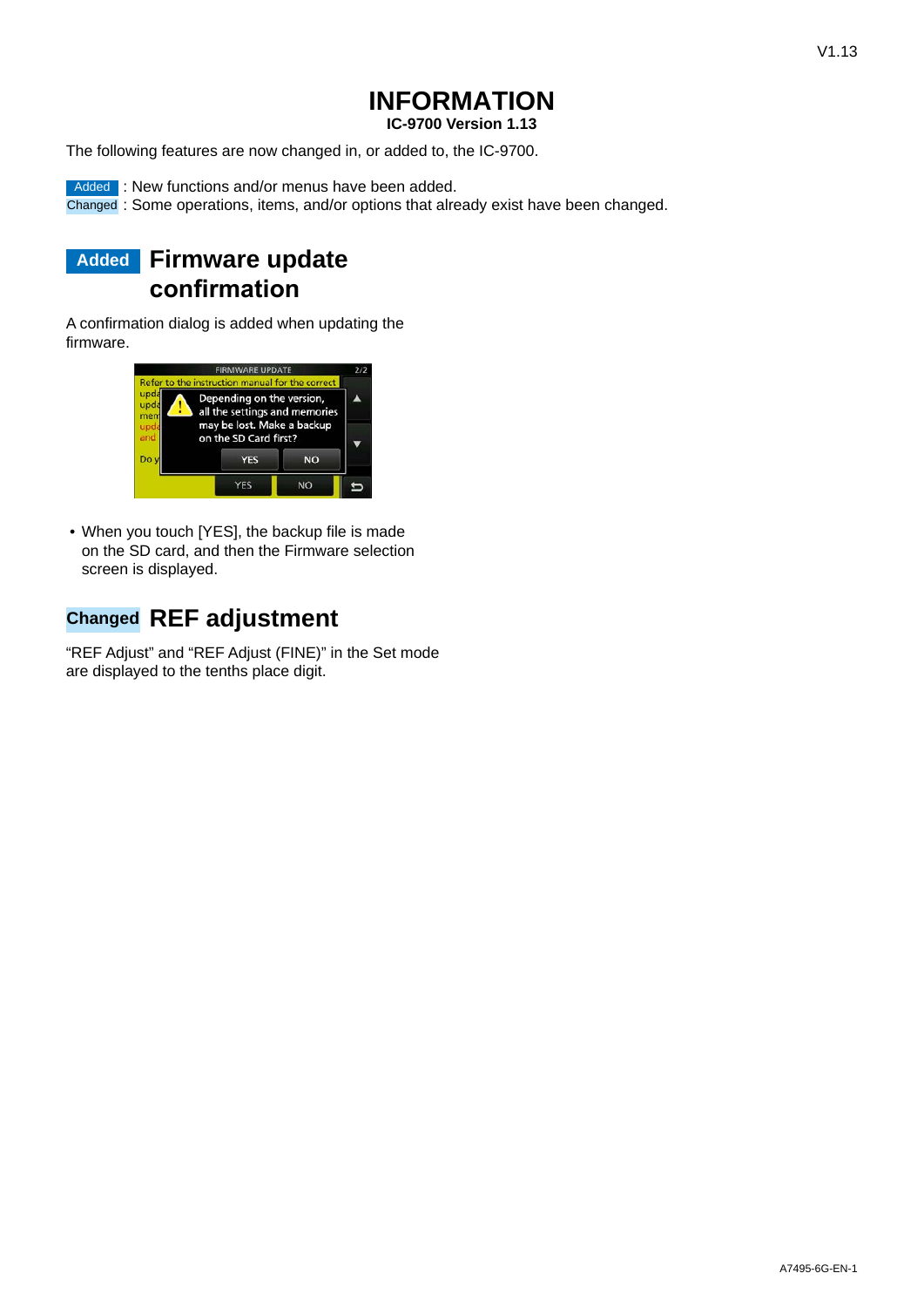**IC-9700 Version 1.10**

The following features are now changed in, or added to, the IC-9700.

Added : New functions and/or menus have been added.

Changed : Some operations, items, and/or options that already exist have been changed.

### **Changed Set mode**

The following items are added to the Set mode.

**MENU** » **SET** > **Function** 

#### **Home CH Beep** (Default: ON)

Turn the Home CH Beep ON or OFF.

- $Q$  In the VFO or Memory mode, when the Home Channel frequency or the Home Channel Memory is selected, the Home CH Beep sounds.
- $\odot$  In the DR screen, when the Home Channel Access repeater is set in FROM, the Home CH Beep sounds.
- OFF: No beep sounds.
- ON: Sounds a beep when you select the Home Channel.

#### **MENU** » SET > **SD Card**

| <b>Save Form</b>                 | (Default: Now Ver)                                     |
|----------------------------------|--------------------------------------------------------|
|                                  | Selects the format to save the settings to an SD card. |
| • Now Ver:                       | Saves the settings in the                              |
|                                  | current version format.                                |
| $\bullet$ Old Ver (x.xx - x.xx): | Saves the settings in an older                         |
|                                  | version format indicated in the                        |
|                                  | parenthesis $(x.xx = version)$ .                       |

- L If you select "Old Ver (x.xx x.xx)," a function that is added when the transceiver's firmware format is updated will not be saved.
- L You cannot load a setting file that is saved in the current version format to an earlier firmware version.

### **Changed REF adjustment**

[AUTO ADJ] on the "REF Adjust" screen is changed to [Sync to REF IN].

While synchronizing to REF IN, automatically adjusts the internal reference frequency to match the external 10 MHz reference frequency.

- 1. Apply a highly accurate and stable 10 MHz reference frequency signal to the [REF IN 10MHz] connector.
- 2. Open the "REF Adjust" screen. **MENU** » SET > Function > **REF Adjust**
- 3. Touch [Sync to REF IN].



4. Touch [START].



- "Synchronizing. Please wait..." is displayed, and "Synchronized." is displayed when the Synchronization is completed.
- 5. Push **EXIT** several times to close the REF Adjust screen.

#### L**LInformatio**

• While synchronizing, "REF Adjust (Synchronizing to REF IN)" is displayed, and you cannot manually adjust the internal reference frequency.



- To cancel the REF IN synchronization, touch [Cancel Sync] in Step 3.
- The REF IN synchronization is not automatically canceled, even if you turn OFF the transceiver, then turn it ON again.

**NOTE:** Sudden changes of temperature, for example when you turn ON the transceiver, or start transmission, may cause the transceiver to take a longer time to synchronize.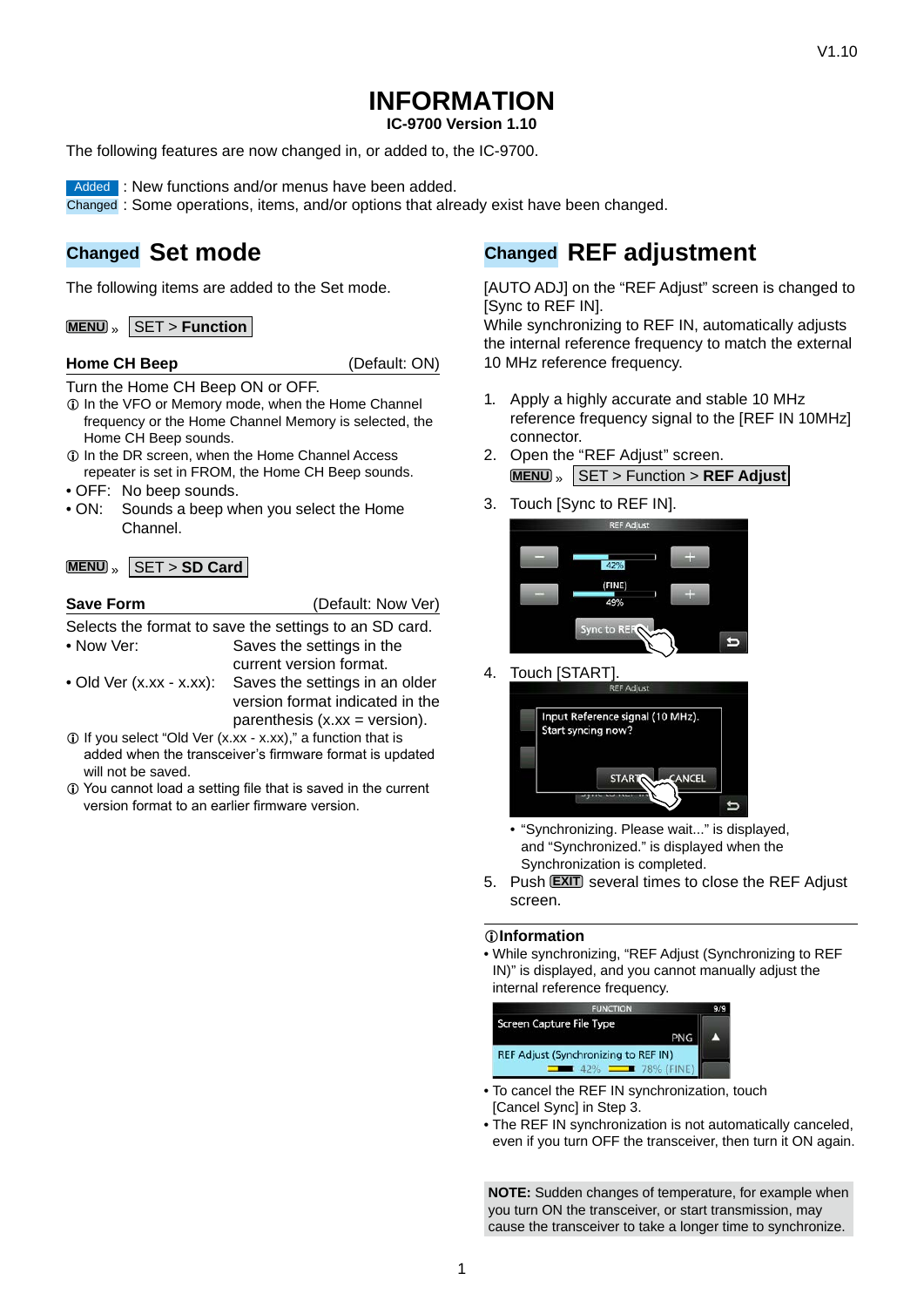### **Added Home Channel function**

Home Channels are often-used frequencies you can preset in the transceiver's VFO mode, Memory mode, and DR screen.

L In the VFO mode and Memory mode, each band memorizes the Home Channel.

### **◇ Home Channel setting**

Example: In the VFO mode

- 1. Select a mode (VFO or Memory) or the DR screen in which you want to set the Home Channel.
- 2. Select a frequency, channel, or a repeater to be set as the Home Channel. L On the DR screen, select "FROM."
- 3. Push **QUICK** .
- 4. Touch "Home CH Set."



5. Touch "Set Frequency."



 $\circledR$  In the Memory mode, touch "Set Channel." On the DR screen, touch "Set Repeater."

|    | <b>HOME CH SET</b>   | 1/1 |              |
|----|----------------------|-----|--------------|
| FN | <b>Set Frequency</b> |     | VFO.         |
|    | Clear<br>146.520.000 |     | BLAN         |
| FN |                      |     |              |
|    |                      |     |              |
|    |                      |     | <b>BLANK</b> |

### **◇ Home CH Beep function**

When the set Home Channel is selected, a beep sounds.

You can confirm the Home Channel selection without looking at the display.

 $Q$  You can turn OFF the Home CH Beep function. **MENU** » SET > Function > **Home CH Beep**

### **Changed The passband width indication for the Digital Twin PBT**

A dot "·" appears on the IF Filter Indicator when you change the IF passband width, using the Digital Twin PBT.

The dot indicates that the passband width is changed.

|                                     |               |            | 12:00            | PBT <sub>1</sub> |
|-------------------------------------|---------------|------------|------------------|------------------|
| <b>TX</b><br><b>FIL<sup>O</sup></b> | P.AMP         |            | <b>SD</b>        | AGC-M            |
| <b>USB</b>                          |               |            |                  | <b>VFO A</b>     |
|                                     | 146.520.00    |            |                  | <b>BLANK</b>     |
| <b>FM</b><br>FIL <sub>1</sub>       | P.AMP         |            |                  | AGC-F            |
| .5.9                                |               | :46.000.0  |                  | <b>VFO</b>       |
|                                     |               |            |                  | <b>BLANK</b>     |
|                                     | <b>FILTER</b> | (SSB)      |                  |                  |
| 1.95k<br><b>SFT</b>                 | $+225$        | <b>BW</b>  | FIL <sub>2</sub> | <b>SHARP</b>     |
|                                     |               |            |                  |                  |
| 1500<br>750<br>PBT1                 | 2700          | <b>DEF</b> | 2.4k             | <b>SOFT</b>      |
| PBT <sub>2</sub>                    |               |            |                  |                  |

### **Changed SCAN key action**

The **SCAN** action on the SCAN SELECT screen is changed.

Old Ver: Pushing **SCAN** closes the SCAN SELECT screen.

New Ver: Pushing **SCAN** starts the selected scan.

### **Added UDP Hole Punch function**

The UDP Hole Punch setting is added to the INTERNAL GATEWAY SETTINGS screen.

L Depending on your Network environment, this function may not be usable.

**MENU** » (2) > DV GW > **Internal Gateway Settings**

#### **UDP Hole Punch** (Default: OFF)

Select whether or not to use the UDP Hole Punch function. This function enables you to communicate with other station who uses the Terminal or Access Point mode even if you do not forward port 40000 of a router.

#### L**LInformatio**

- You cannot communicate using this function when the destination station uses the software that is not compatible with the UDP Hole Punch function.
- When forwarding port 40000 of a router, select "OFF."